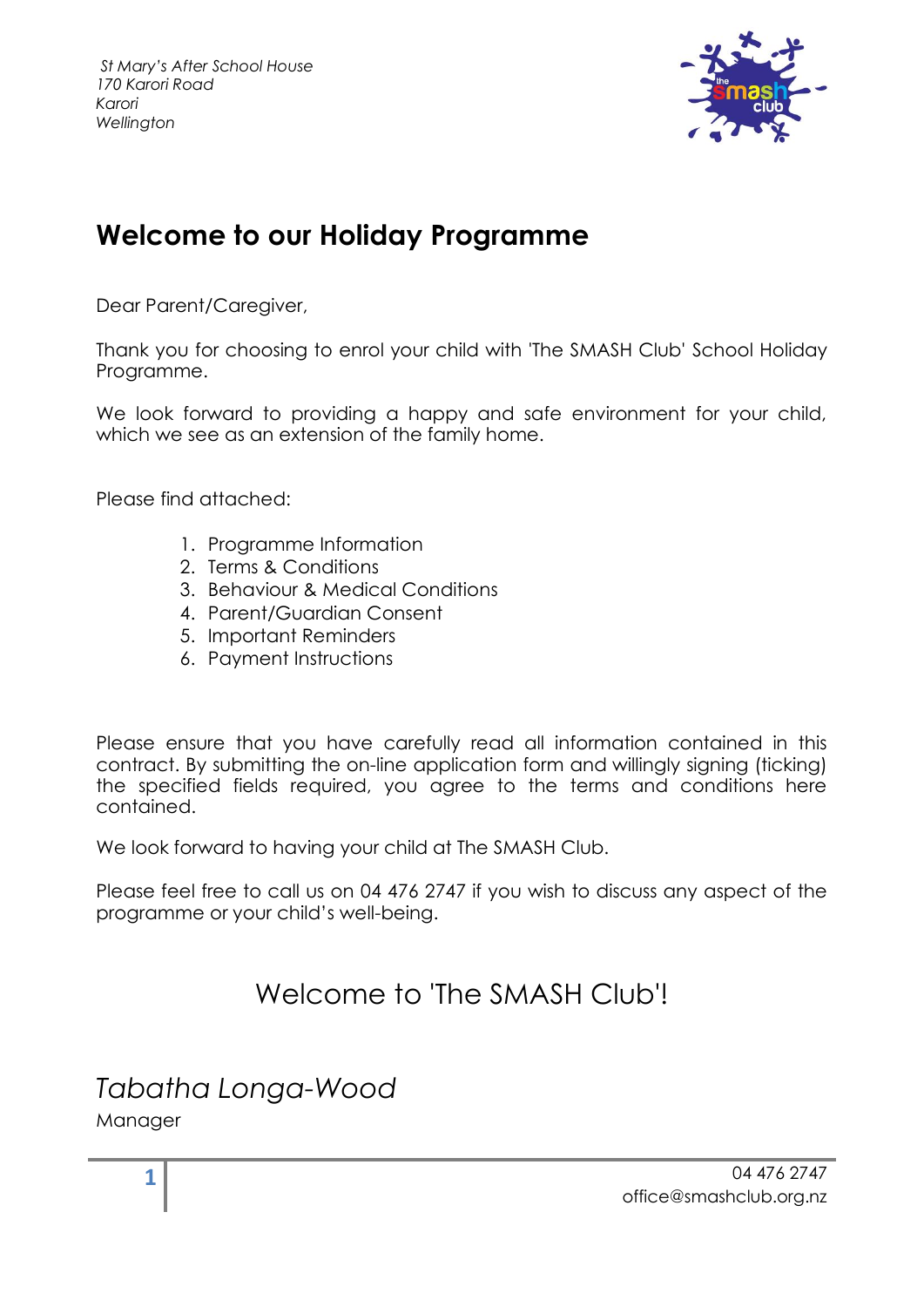

# **Programme Information**

During the school holidays, we run two separate programmes. Our **Junior Programme** is for ages 5 to 7 and provides a different theme each day with loads of relevant crafts and activities

Our **Senior Programme** is aimed at children 8 and up. Each day has a different focus and there are lots of trip days – especially during the summer months. Outings include activities such as Go karting, Rock climbing, Kayaking, Clay making workshops and trips to the pool (please note, those trips are at extra cost on top of the daily fee). Every holiday is different.

### **Information about the Holiday Programme**

- The holiday programme runs from 8.00am to 6.00pm
- Morning tea and afternoon tea are provided but children need to bring

their own lunch. It's also recommend children bring a water bottle, hat,

adequate clothing and proper shoes – especially on trip days.

• The holiday programme costs \$52.50 per day per child. Trip days costs are added to this price (\$57.50 per child, total daily cost)

The SMASH Club is an OSCAR Approved Programme (Out of School Care and Recreation) and an integral part of Karori Anglican Churches. WINZ subsidies are available.

### *Contact us*

| <b>Address</b>   | 170 Karori Road, Karori, Wellington |
|------------------|-------------------------------------|
| <b>Telephone</b> | 04 476 2747                         |
| <b>Email</b>     | office@thesmashclub.org.nz          |
| Website          | www.thesmashclub.org.nz             |

### *School Holiday Programme Fees*

There are two options as listed below.

| Daily fee               | \$54.00 |
|-------------------------|---------|
| Daily fee on a trip day | \$59.00 |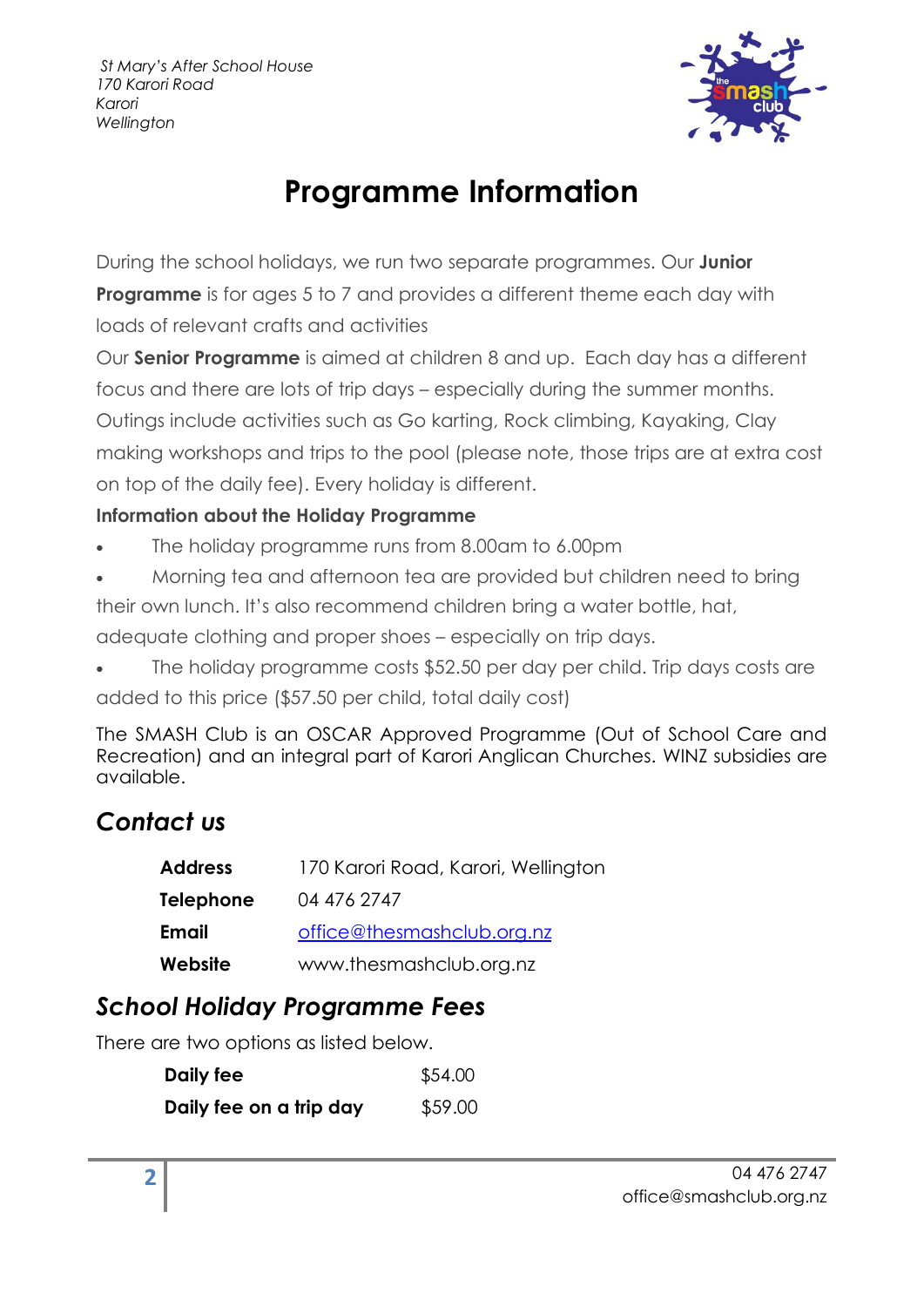

## **Terms and Conditions**

Spaces are limited and fill up very quickly so please book early. Bookings close as numbers are reached. If you have not received your confirmation by then, please contact us immediately.

We operate on a first paid first served basis. An invoice will be issued to you after you submit an online enrolment, please follow payment instructions in your invoice. The payment itself is not the confirmation of booking, confirmation of booking is your online submission.

The programme runs from 8:00am to 6:00pm. Pick up after 6:00pm incurs a charge of \$20 per 15 minutes or part thereof—to help cover the cost of a supervisor.

If there are occasions when it would be helpful for you to drop off your child at 7:30am, please arrange this with the office before enrolling your child to ensure that there are supervisors to care for your child/ren between 7:30am and 8:00am.

Please sign your child/ren in and out every day. This is an important safety procedure to ensure all children are accounted for at all times.

Please ask your child/ren to leave their valuables at home as neither the programme nor the staff can take responsibility for them if they are broken or lost.

Your child will need to bring their **own packed lunch and drink bottle** in a bag they are comfortable carrying. **We will provide morning and afternoon tea.** Please **do not send** instant noodles, **or money to buy lunch**, as we cannot facilitate this and we do not want your child to go hungry.

**Medical conditions:** please notify us via e-mail of any medical conditions that requires medicine or possible emergency treatments. Please be specific.

Please notify us of any **behavioural condition** that we need to be aware of.

Please drop your child/ren off by 9:00am on trip days so that we can organise the children to get on buses and to avoid them missing out and feeling sad for the day. If you miss the bus, you are responsible for planning with the office to deliver your child to the destination - when suitable. Children are not allowed to stay back at the SMASH building on a trip day.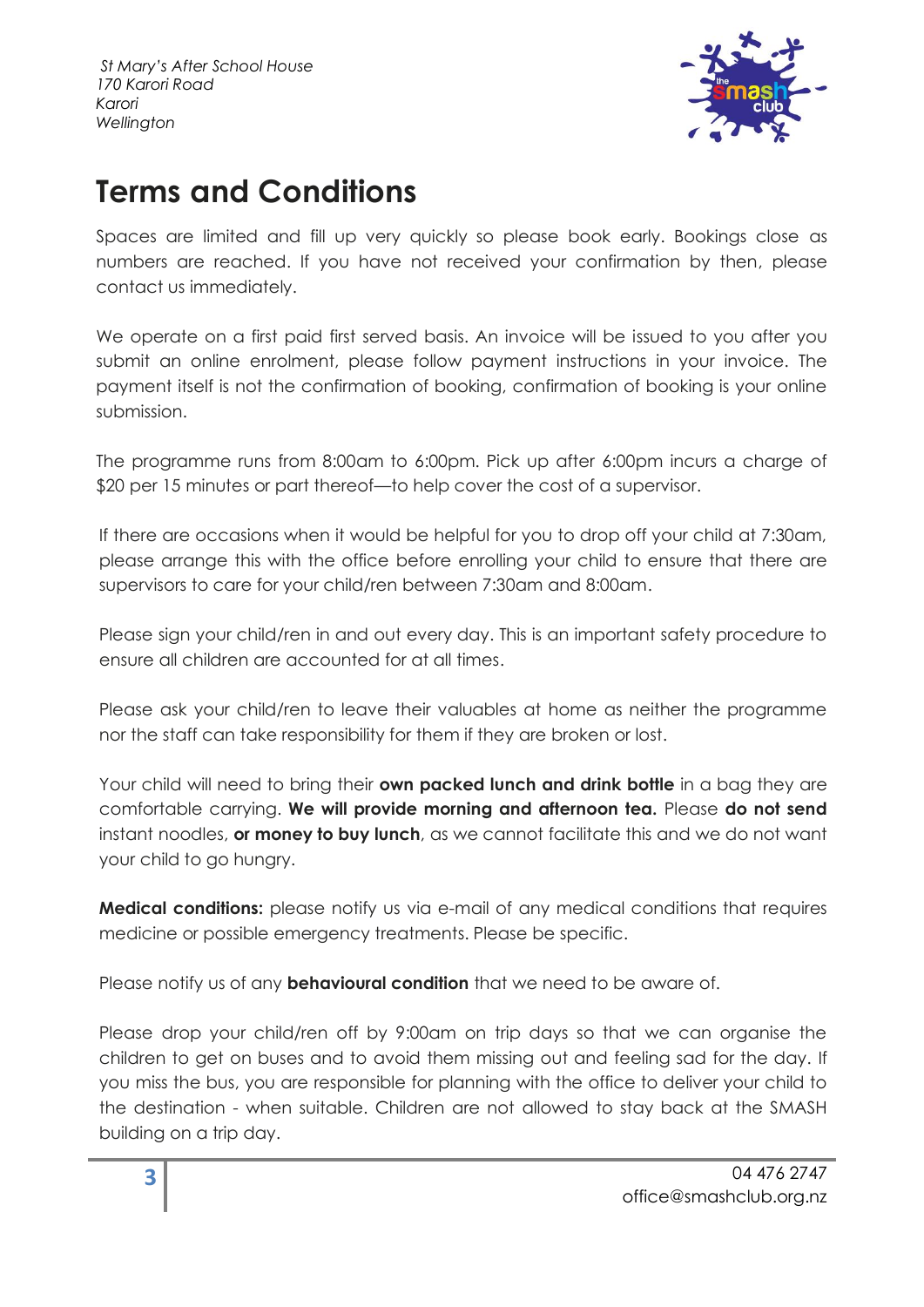

On trip days we endeavour to have children back at SMASH by 4:30 p.m.

Please ensure that your children have the appropriate clothing and footwear for the planned activity. E.g. warm clothing, sneakers, hat, and swimwear.

Unfortunately, it is sometimes necessary to change the activities in the programme due to events beyond our control e.g. bad weather. We reserve the right to do this without prior notification, but we will provide as much notice as possible.

**Refund policy: 100%** with 2 weeks' notice. **50%** with more than 2 days' notice. **No refund**  if: (1) less than 48 hours—this is not enough time to fill the space, (2) in the event your child is removed from the programme, all remaining fees are forfeited. Any refund due will be issued after the holiday programme.

· Children dropped off on a day when they do not have a confirmed booking will attract a \$25 penalty in addition to normal programme fees—to help cover the cost of a supervisor. If we are at capacity we can not accept last minute drop off.

## **Parent / Guardian consent**

I give consent for my child/ren to attend The SMASH Club Holiday Programme activities or any replacement activities as needed. This includes using public transport, the Karori Community Bus on occasion, staff private vehicle and walking to venues. I will speak to one of the supervisors prior to an activity if I feel my child will require any special attention. I understand that if my child/ren are unwell, they will not be able to attend the programme. The supervisor may arrange for any urgent medical attention at the parent/caregivers cost. I will advise programme staff before 9am if my child is unable to attend. Whilst the programme endeavours at all times to provide a safe and secure environment, neither the programme nor the staff employed by the programme accept personal liability for any act of omission arising from any activity of the session.

I have read, understood and agree to the above and the Terms and Conditions, and hereby approve this application.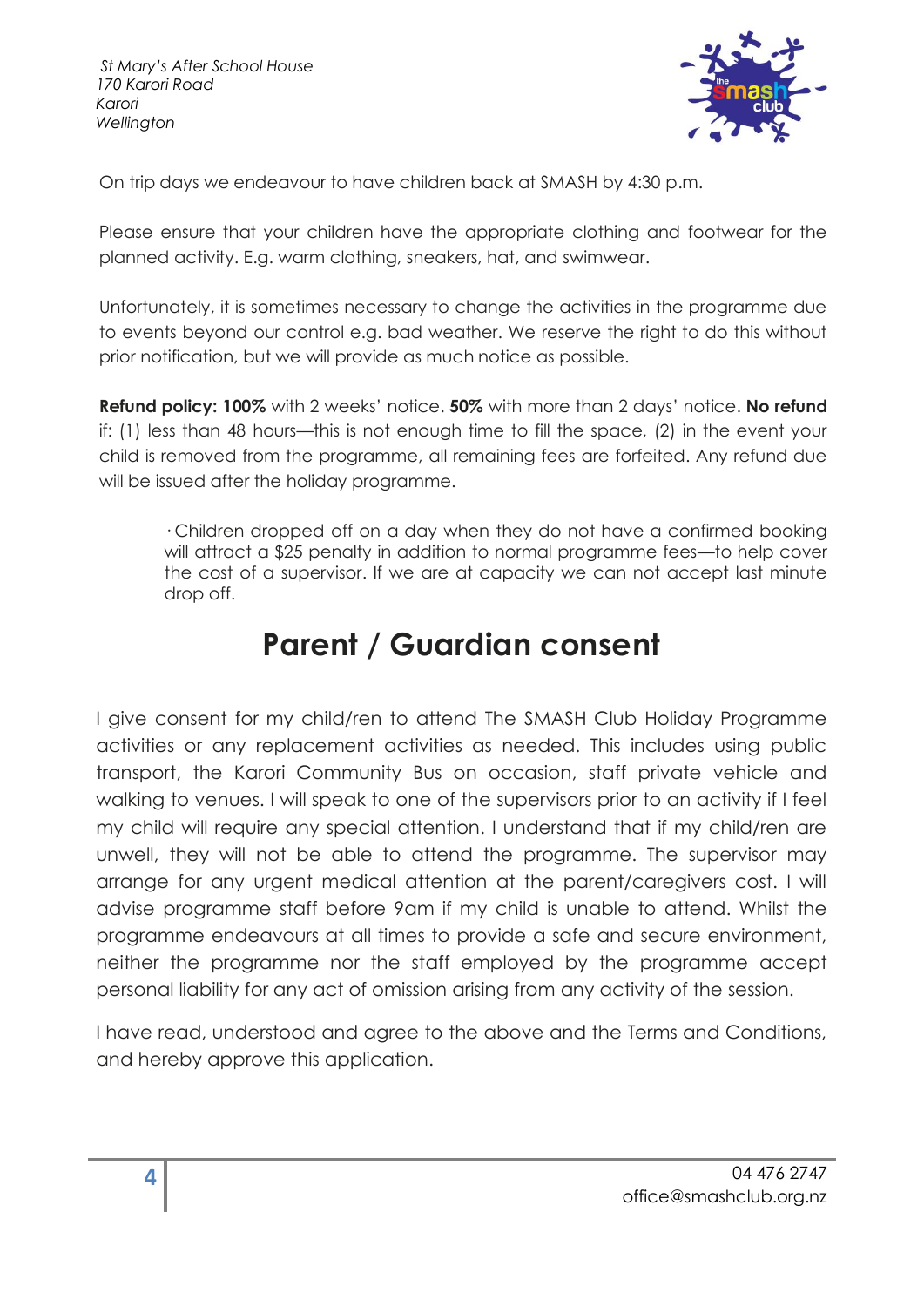

# **Acceptable Behaviour Guideline Keeping on track at SMASH**

#### **Step One**

My behaviour is beginning to stop me, and possibly others, from enjoying and participating in the SMASH programme.

#### **Step Two**

I keep doing things that stop me from participating in an acceptable manner in the SMASH programme.

**I need to change my behaviour and apologise to anyone I have affected.**  *My parents will be contacted about my behaviour.*

#### **Step Three**

Even after being offered support my behaviour still affects the running of the SMASH programme.

My parents, SMASH staff and I will work out an action plan to support me with my behaviour. **It is my responsibility to keep to this plan.**

#### **Step Four**

I am not doing what I agreed to do.

**My parents have been told that I will be stood down or suspended from SMASH if my behaviour does not change immediately.**

#### **Step Five**

My behaviour has not changed.

**I am not able to come to SMASH** on my next appointment.

My parents will need to organise time off work or arrange another childcare arrangement for me.

At all times from step two my parents will know which step I am currently on and regular feedback will be provided to them by SMASH staff.

## ACCEPTABLE BEHAVIOURS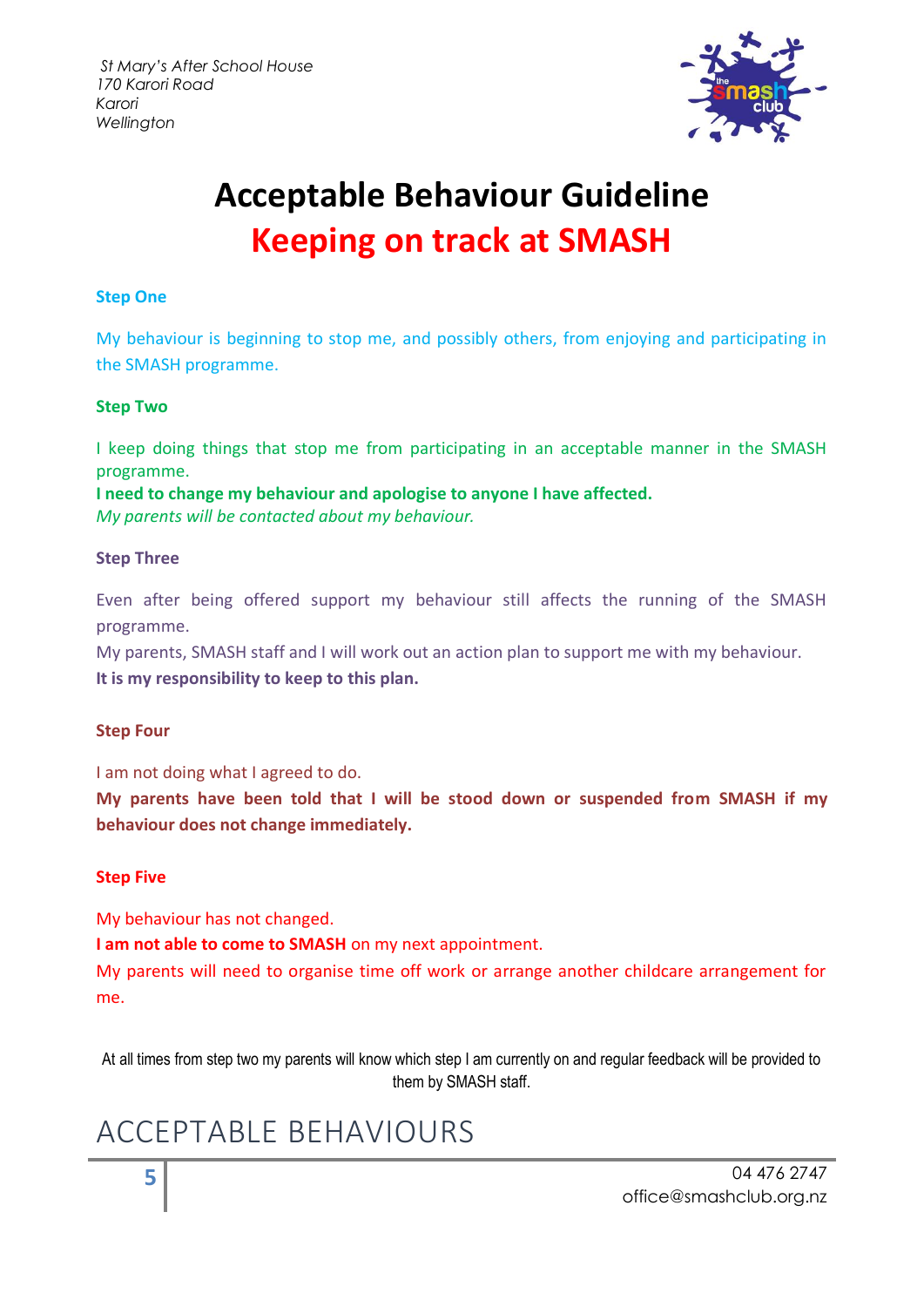

I respect myself, other children and all SMASH staff

I keep myself and others safe

I keep my hands to myself

I listen to the Supervisor's instructions

I only have healthy arguments

I use appropriate language and have appropriate conversations

I STOP when someone asks me to STOP

I respect all furniture and equipment

I sit on the chairs, couches and bin bags

I walk inside

I pick up and clean up after myself

I help keeping SMASH a fun, safe place to be!

## EXTREME BEHAVIOURS

**Putting myself or others at risk by:** running to the road, leaving SMASH unaccompanied, pushing someone into the road.

**Causing someone bodily harm by:** hitting, punching, pushing, struggling, biting, kicking, slapping etc.

**Causing someone psychological or emotional harm by:** calling names, verbal abuse, racist comments etc.

**Vandalizing by:** destroying property or furniture.

In case of extreme behaviour, it is up to SMASH's staff discretion to take action from whatever STEP we may find appropriate, depending on the circumstances and/or severity of behaviour.

Please note: suspension will incur normal SMASH fees as it disrupts our operations.